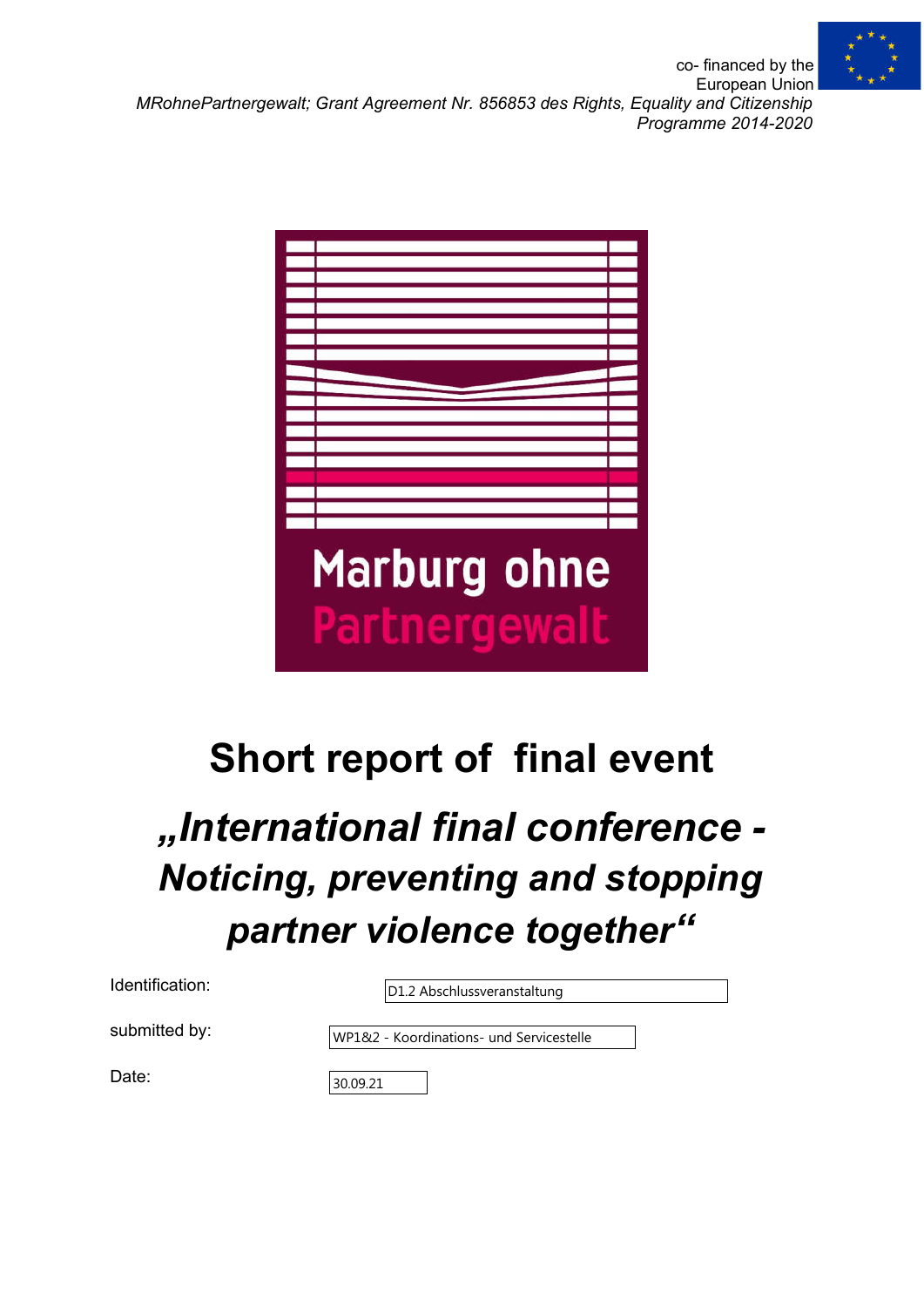co- financed by the

European Union *MRohnePartnergewalt; Grant Agreement Nr. 856853 des Rights, Equality and Citizenship Programme 2014-2020*

#### Framework

The aim of the one-day final event was to give the professional audience an insight into the two-year project work and its results at regional, national and international level. This was to be done through expert presentations by the project partners, an international expert discussion on the establishment of an international network, the presentation of initial findings from the project evaluation and the exhibition of various print, audio and video formats of the public relations work of the project "Marburg without intimate Partner Violence". When planning the event, the findings from the feedback of the kick-off event were taken into account.

The invitation, programme and registration form were sent out in German and English. Information and the possibility to register were made available via a site for the symposium on the project homepage: www.marburg.de/MroP-Abschlusstagung.

#### Realisation

Due to the infection history of COVID-19 and the uncertainties associated with it, a hybrid event was planned in this case. All participants were to have access to all conference contents; for this purpose, a digital gallery with the same contents was set up next to the gallery in the Erwin Piscator House, which was open to all participants during the conference (and beyond that to all interested parties for a month via the homepage). Even though only a small number of those interested could be assured a place at the presence conference, this form was not to be dispensed with; opportunities for encounters with direct contacts were to be created, this applied especially to a meeting that had been prepared for a long time and the joint design of a programme item with delegations from Poitiers (France) and Sibiu (Romania). The Erwin-Piscator-Haus (Marburg's town hall) was chosen as the venue for the face-to-face format (with a limited number of seats), here the greatest possible flexibility had been assured with regard to a corona-compliant implementation. The digital format of the meeting was held via the service "Webex Meeting". All participants were to be as involved as possible in the meeting, regardless of the type of participation, in terms of the quality of the image and sound transmission, the transmission of simultaneous translation into the hall and into the digital conference, the support of the chat (German and English) and the presentation and transmission of hybrid lectures (active participants on stage and digital).

The technical hurdles of online formats were again addressed with a detailed technology guide and a technology hotline during the event. Simultaneous German-English translation was organised for all participants (both in presence and digitally) for the entire conference, so that participants without knowledge of German were also able to follow the content of the conference completely. English was agreed as the common language of presentation for one contribution, which was to be organised jointly with representatives from Marburg, Poitiers and Sibiu. This ensured that the participants were able to follow this contribution.

#### **Participants**

The event met with lively interest, with a total of 67 people taking part, which means that minus the 7 panellists and the moderator, the event reached 60 people. Particularly pleasing was the participation of three network partners from Poitiers in the face-to-face event as well as the participation of 10 people from Sibiu. Due to the development of the pandemic situation and the associated ordinances, the long-planned visit of a four-person delegation

| Field:                                                            | No.            |
|-------------------------------------------------------------------|----------------|
| Counselling and intervention centres                              | 24             |
| violence                                                          |                |
| University                                                        | 5              |
| Youth Welfare Office                                              | $\overline{2}$ |
| Social work agencies                                              | 2              |
| Municipal Women's/Equality/Equal<br><b>Opportunities Officers</b> | 10             |
| Associations                                                      | 1              |
| Municipal authorities                                             | 12             |
| Police                                                            | 1              |
| Judicial authorities                                              | 6              |
| no information                                                    | 4              |